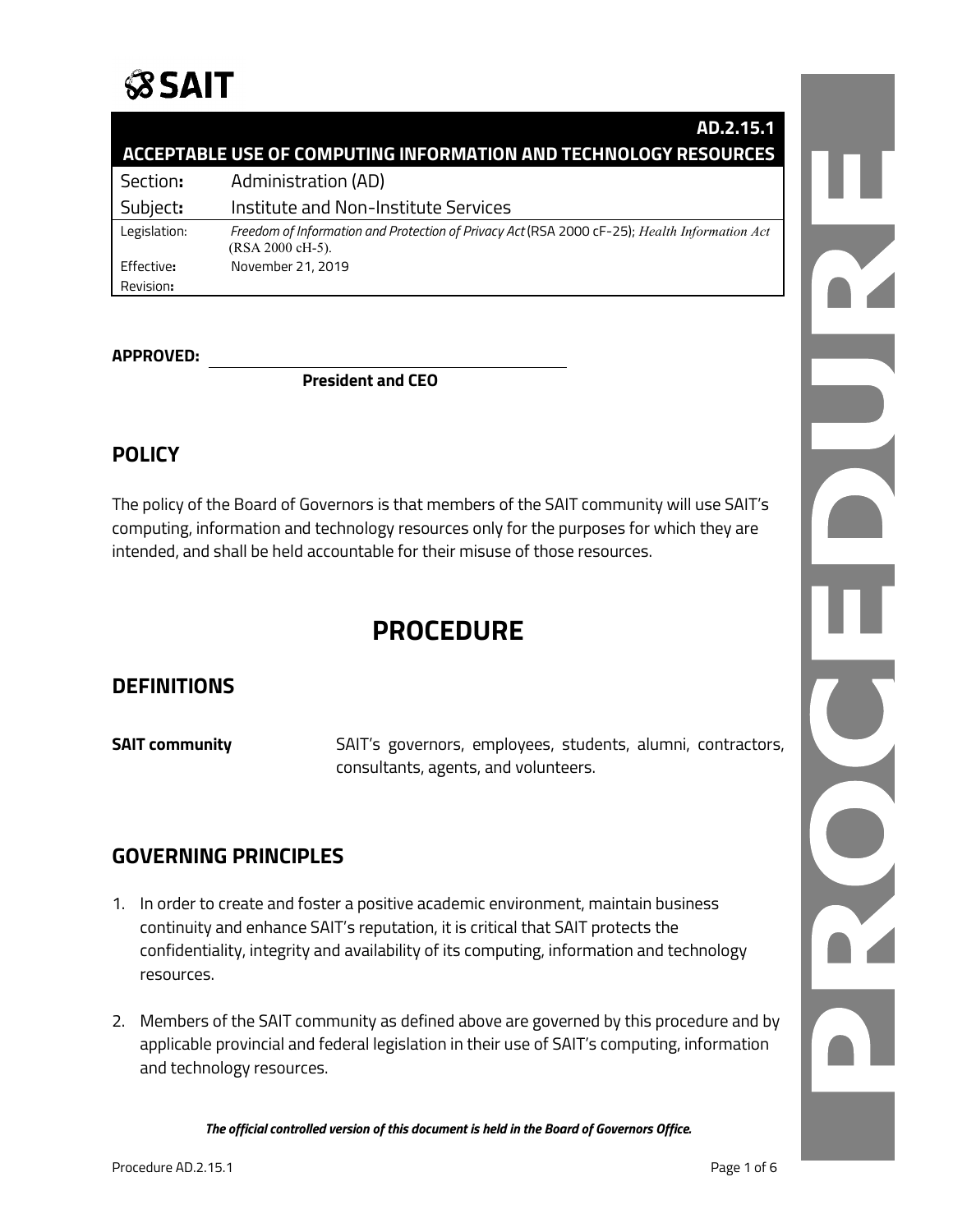# **SSAIT**

3. SAIT strives to foster and maintain an intellectual environment in which members of the SAIT community can access and create information, and can collaborate with colleagues and peers. Use of SAIT's computing, information, and technology resources should never impede SAIT's goal of a being a positive teaching, learning, and research environment. This procedure helps SAIT to achieve these goals.

## **PROCEDURE**

## **A. Personal Use**

- 1. SAIT permits members of the SAIT community to make personal use of SAIT computing resources, provided they limit such use so that they do not consume an unreasonable amount of these resources and they do not interfere unreasonably with the activity of other users or with SAIT's business. Accordingly, SAIT may require users of its computing, information and technology resources to limit or refrain from specific uses.
- 2. SAIT will assess the reasonableness of any particular use in the context of all relevant circumstances.
- 3. SAIT is not responsible or liable for content that is created, sent, forwarded, contained or stored for personal purposes.

## **B. Commercial Use**

1. Use of SAIT's computing, information and technology resources for commercial purposes is governed by SAIT's policies and procedures relating to conflict of interest.

## **C. Copyright and Intellectual Property**

1. Users of SAIT's computing, information and technology resources must uphold procedure AC.2.11.1 Intellectual Property, procedure AC.2.12.1 Copyright of External Materials, and Canadian law relating to copyright and to intellectual property, including but not limited to trademarks, trade names, logos, etc.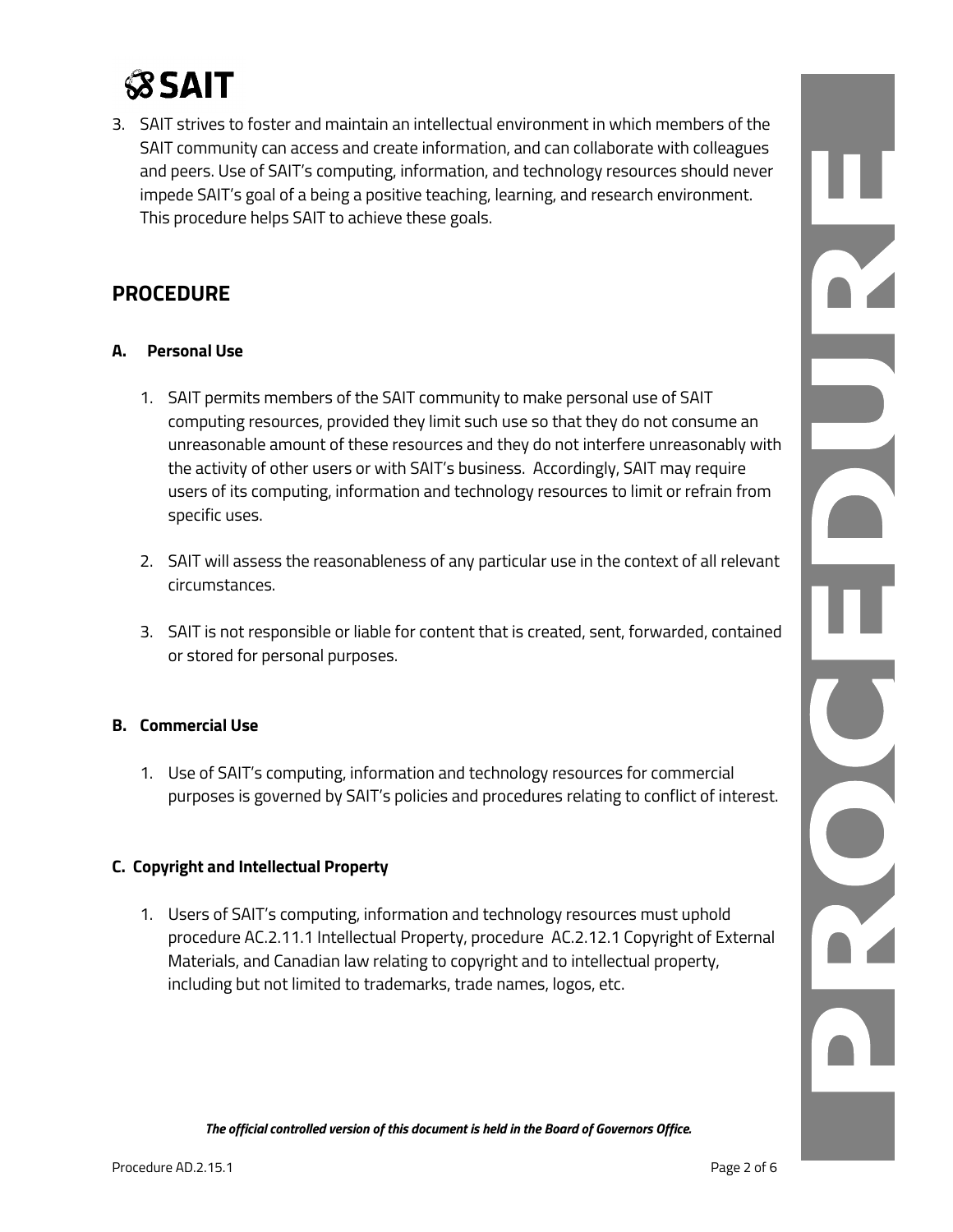

### **D. Illegal or malicious activity**

- 1. Users of SAIT's computing, information and technology resources may not use SAIT resources to breach or to attempt to breach federal, provincial or municipal law. Examples of illegal or malicious activity include but are not limited to:
	- a) Uttering threats (by computer, email or telephone).
	- b) Pornography.
	- c) Gambling, betting, or pyramid schemes.
	- d) Cyberbullying.
	- e) Hacking into the computers of other members of the SAIT community.
	- f) Launching cyberattacks.
	- g) Theft.
	- h) Inappropriate use of SAIT's 3D computer printing resources.
- 2. SAIT will report suspected violations of federal, provincial or municipal law to the appropriate law enforcement agencies.
- 3. A member of the SAIT community found to have breached federal, provincial or municipal law in the use of SAIT's computing, information and technology resources may be subject to the sanctions and discipline set out in procedure AC.3.4.1 Student Code of Conduct and/or procedure HR.4.4.1 Corrective Actions.

### **E. Credentials and Identity**

- 1. SAIT will provide each user of its computing, information and technology resources with one or more sets of identifying credentials intended for that individual's exclusive use.
- 2. An individual granted authorization to use an electronic identity must make all reasonable efforts to keep such information private and secure, and may not:
	- a) Share credentials (username/password) with anyone other than the designated owner of those credentials.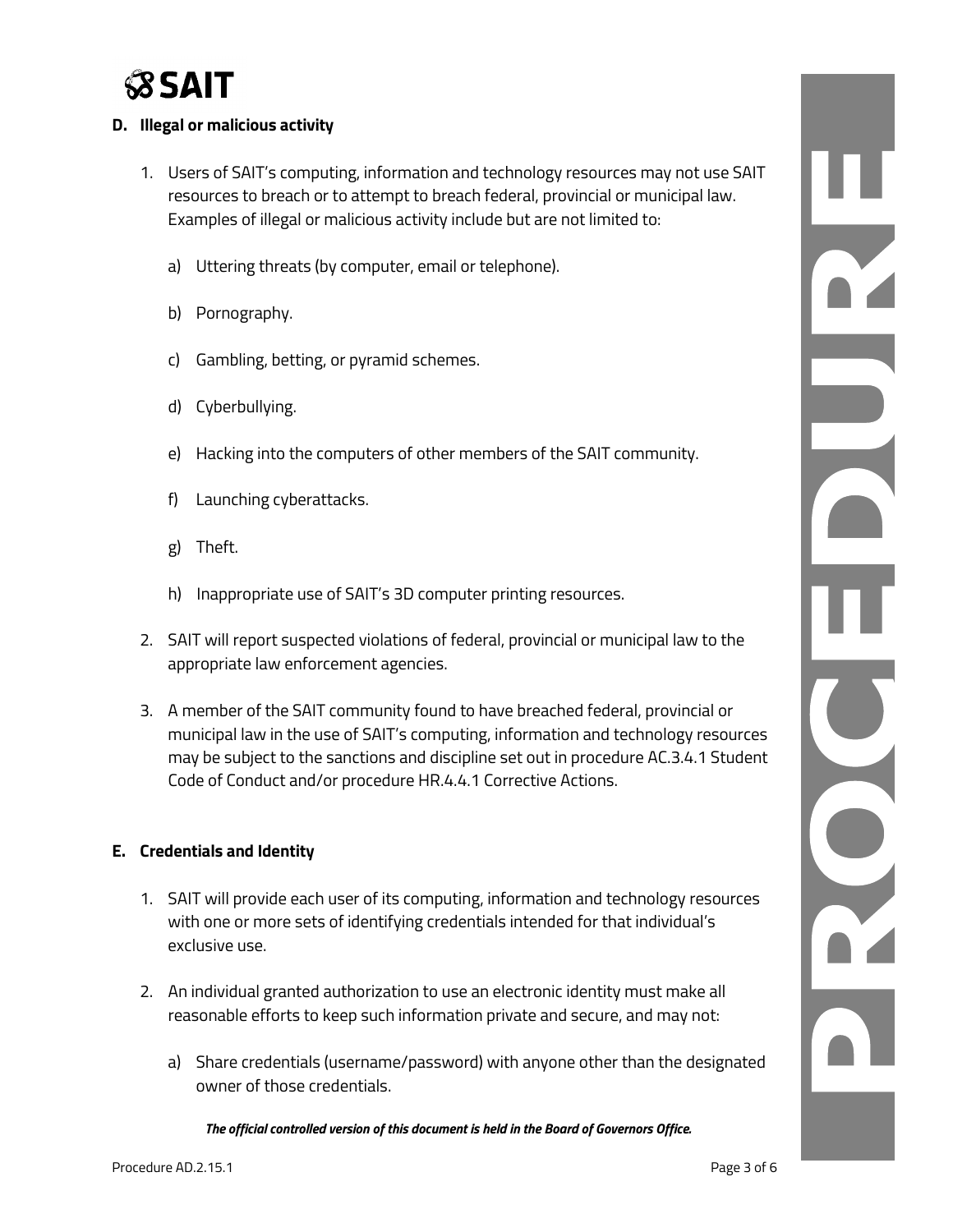

- b) Log into a resource with a credential other than one that the individual has been assigned or authorized to use.
- c) Use any credentials to access information or material that the individual is not authorized to view.
- 3. Credentials for shared/functional accounts should only be shared with individuals who have a need to access the account, and passwords should be changed whenever changes are made to this access.
- 4. For further information on passwords, refer to procedure AD.2.10.1 Password Procedure.

#### **F. Confidentiality and Integrity of Data**

1. Users of SAIT's computing, information and technology resources who are given access to sensitive and/or confidential information, records and/or data must comply with procedure AD.3.2.1 Records Management and procedure AD.3.3.1 Data Governance in their access and use of that information, records and data.

#### **G. Ethics/Respect**

- 1. Users of SAIT's computing, information and technology resources are expected to respect the rights and property of others, including privacy, confidentiality and intellectual property.
- 2. Users are required to engage in ethical behaviours, including:
	- a) Honesty (both academic and in business activities).
	- b) Acceptable language or discourse.
	- c) Restraint in the consumption of shared resources.
	- d) Respect for other individual's rights of freedom from harassment in forms such as intimidating, disrespectful or obscene messages, jokes or images.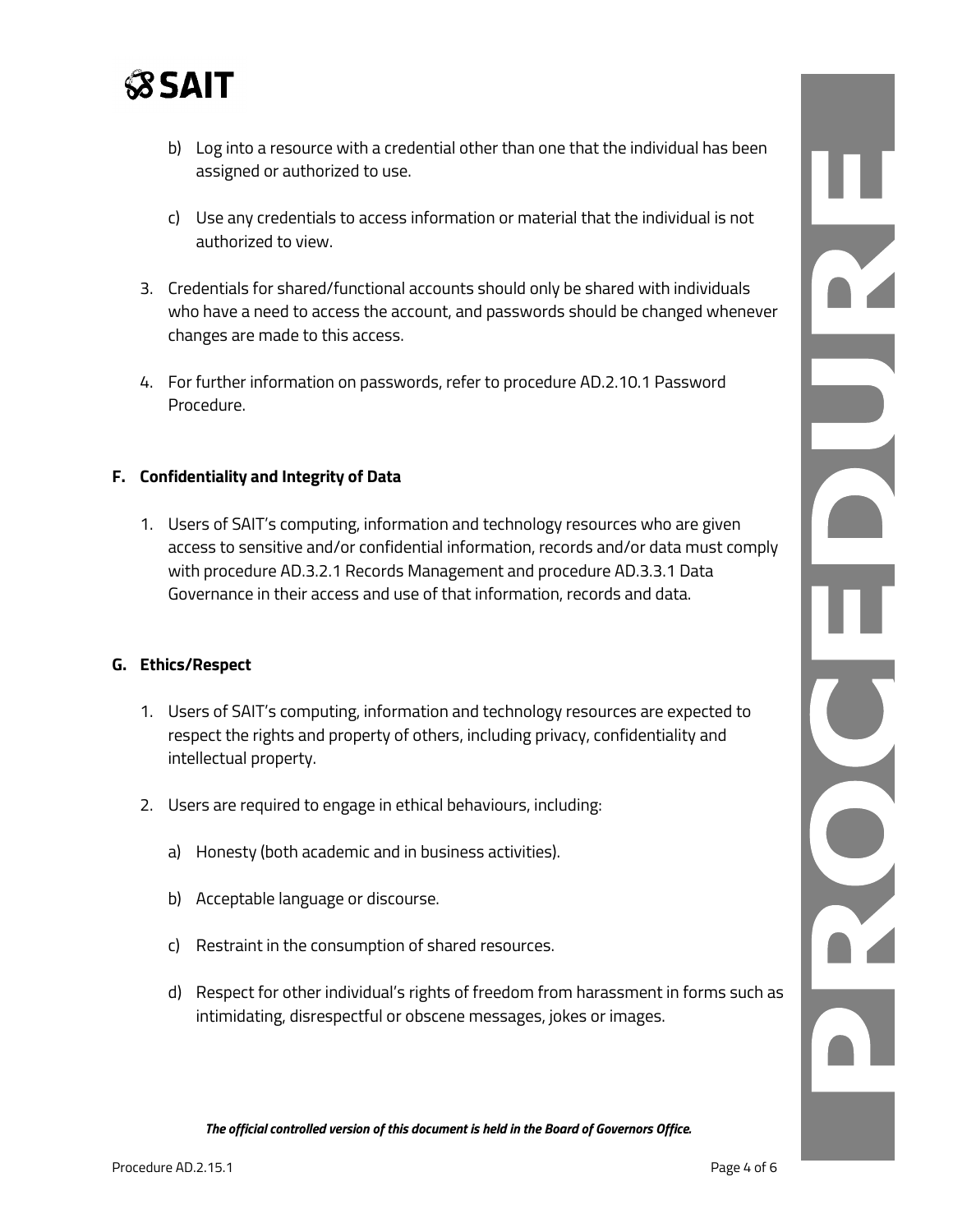

### **H. Systems Administration**

- 1. SAIT has the right to access, monitor and record stored and/or in-transit SAIT data and the usage of computing, information and technology resources when there is:
	- a) Suspected or alleged impropriety (including a data breach event).
	- b) A business need for access when an employee is absent.
	- c) A request arising in relation to legislation.
	- d) As otherwise required by law.
- 2. SAIT has the right to use information gained in this way in disciplinary actions as per procedure AC.3.4.1 Student Code of Conduct and/or procedure HR.4.4.1 Corrective Actions, and to provide such information to appropriate internal and external investigative and/or law enforcement authorities.

### **I. Compliance**

1. Any breach of this procedure may be dealt with as per procedure AC.3.4.1 Student Code of Conduct, procedure HR.4.4.1 Corrective Actions, and/or any applicable collective agreement or terms of employment.

#### **J. Obligation to Report**

- 1. Users of SAIT's computer, information and technology resources shall report any violations of this procedure to the Information Technology Services department, through the Helpline.
- 2. An individual who suspects that there has been unauthorized access to that individual's account or that abuse of other computing, information and technology resources has occurred must promptly bring the situation to the attention of the administrators of the system or the Helpline.

PAID NOT DIR CIT